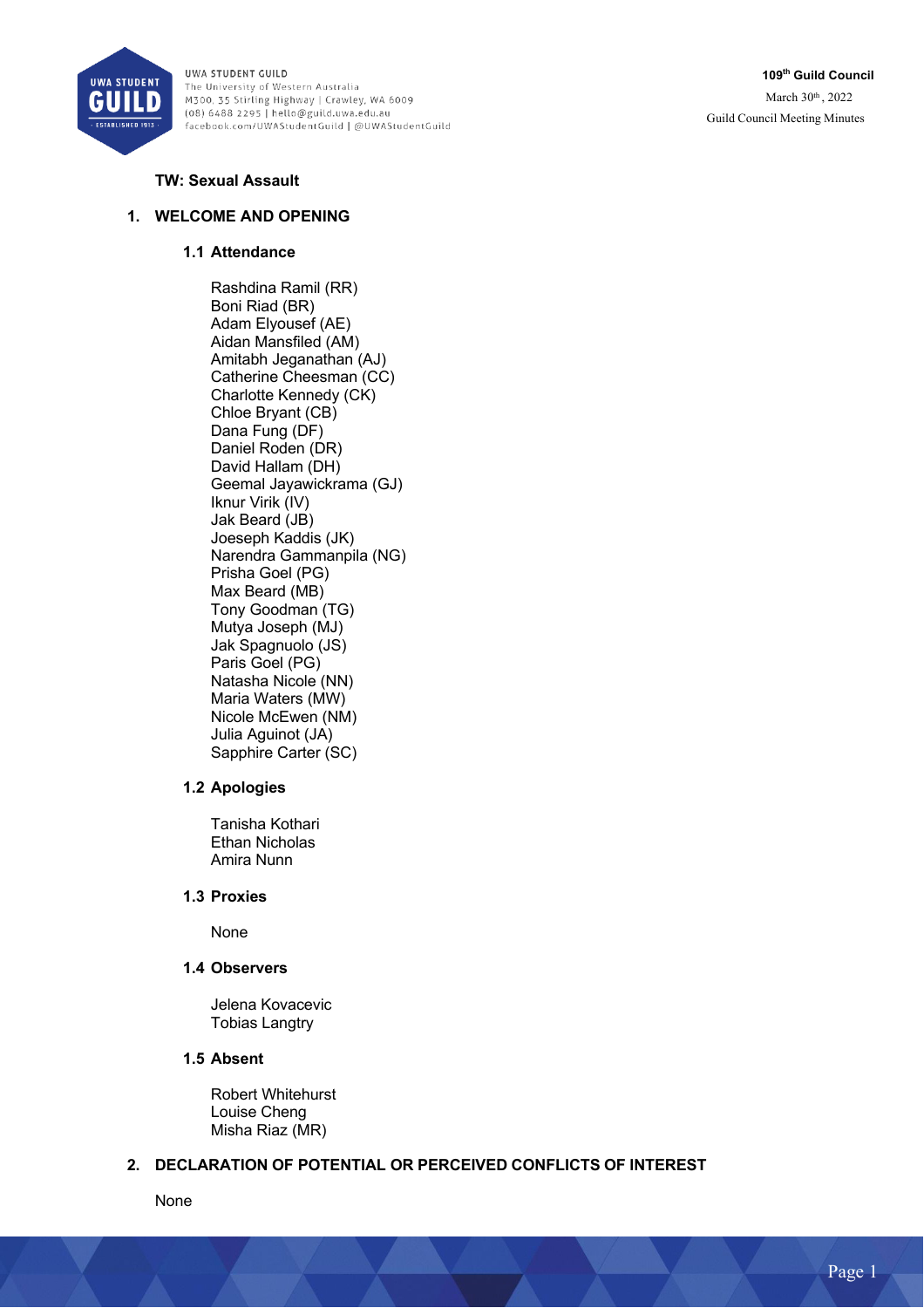

# **3. CONFIRMATION OF PREVIOUS MINUTES**

*RR passes a motion to accept the previous Guild Council minutes. This motion passed unanimously.*

### **4. BUSINESS ARISING FROM PREVIOUS MINUTES**

None

### **5. BUSINESS COMPLETED VIA CIRCULAR**

None

### **6. DIRECTORS REPORTS**

#### 6.1 Managing Director

TG speaks on the MD's reports. Dealing with COVID & the rostering of the staff have been the main priority. This has had an impact on the commercial side of the Guild. The annual report for 2021 is near completion too. TG also mentions he recently visited the insurance conference which was good to get an oversight of what is happening on other campuses. Defamation training also occurred with key staff. The code of conduct is also being worked on for student representatives and will be essential for student representatives. TG mentions the need to rebrand the second-hand bookshop to the "Guild Bookshop" to increase its scope.

### 6.2 Finance Director

MJ speaks on the finance report. MJ mentions the Guild is close to finalising the financial statements but are facing delays due to COVID short staffing. MJ also mentions they are looking to change their point of sales system with a trail run in Hackett Café commencing soon. MJ also mentions a few resignations have occurred and in the process of replacing them.

MJ mentions that the budget is worse off this month due to covid with a significant loss primarily due to reduced revenue seen in the catering and second-hand bookshop outlet alongside the fixed costs. MJ also mentions that the Guild departments are all on tract except sports council\ which is over due to the recent purchase of the marquee. The Guild staff departments are all under budget which is a good thing.

MJ mentions that year to date, we are at a \$48k as opposed to \$158k loss which is good. MJ also mentions that the timing of expenses may also affect the loss to date.

*RR moves a motion to move in camera. This motion passed unanimously. GC moved in camera for further discussion.* 

MJ mentions that incorporated clubs are independent from the Guild and thus their management liability is not covered by the Guild, but the public liability is still covered. Thus, all incorporated clubs need their own management liability.

RR moves a procedural motion to move the chair to PG temporarily.

6.3 Commercial 6.4 Student Services

NOTE: The remaining reports were discussed during the in-camera session, and thus no formal meeting minutes will be recorded.

### **7. QUESTION TIME – Directors Reports**

*RR moved a procedural motion to accept directors' reports. This motion passed unanimously.*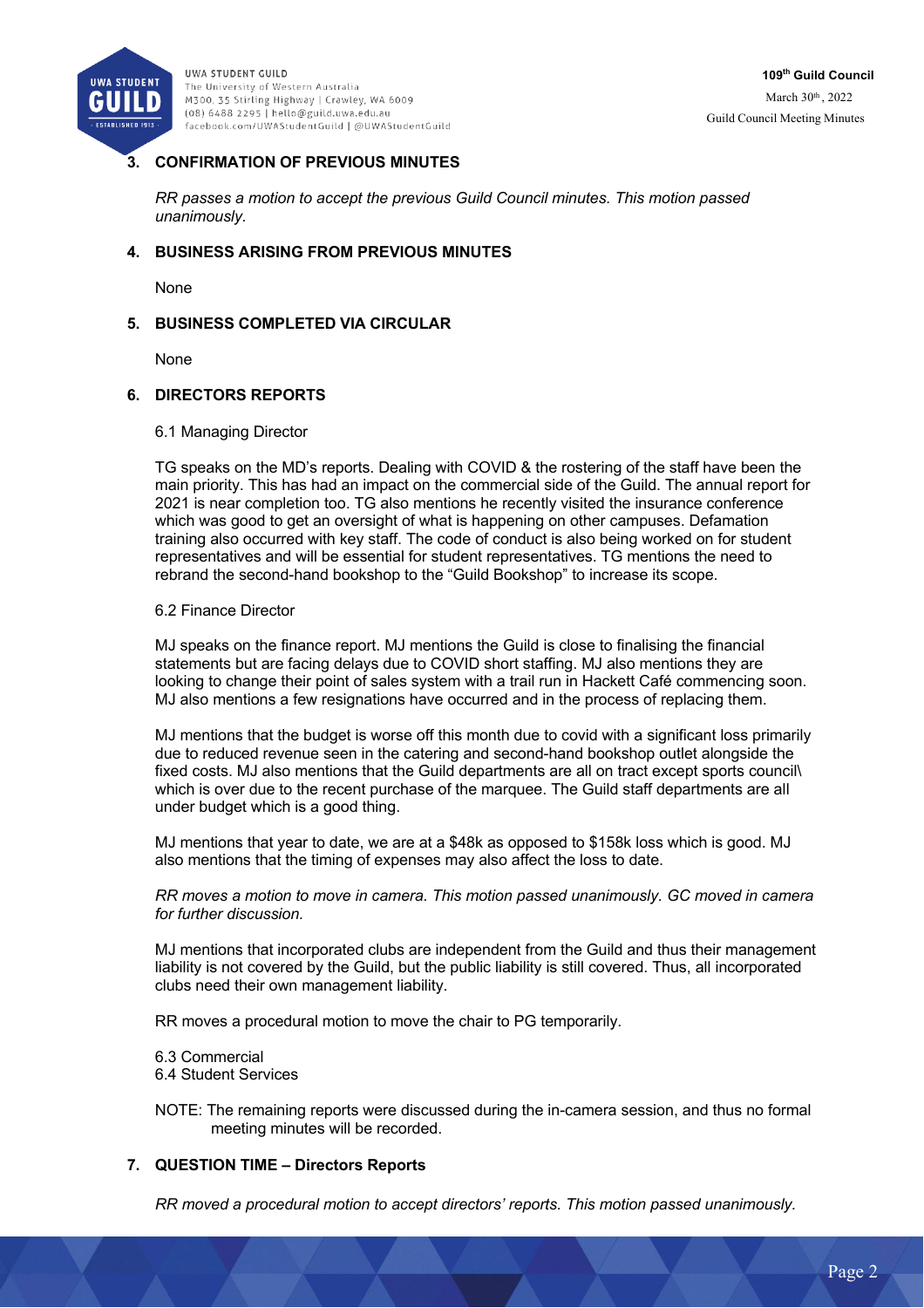

# **8. STUDENT REPORTS**

- 8.1 President (As Tabled = AT)
- 8.2 Vice President (AT)
- 8.3 General Secretary (AT)
- 8.4 Guild Chair (AT)
- 8.5 Education Council President (AR = As Read) DH mentions that Ed Council was the day before and the issue of incorporated clubs was raised.
- 8.6 Societies Council President (AT)
- 8.7 Public Affairs Council President (AT)
- 8.8 WASAC Chair (Not Submitted = NS)
- 8.9 Women's Officer (AR)

CB added that she met with JB regarding the Soc response to the NSS survey results.

- 8.10 Welfare Officer (AT)
- 8.11 Postgraduates Students' Association President (AR)

MB adds that progress has been made about the RGP scholarships and MB will be lobbying for them alongside Curtin PSA president.

- 8.12 International Students' Department President (AT)
- 8.13 Residential Students' Department President (NS)
- 8.14 Environment Officer (AT)
- 8.15 Sports Officer (AT)
- 8.16 Access Department (AT)
- 8.17 Pride Officers (AT)
- 8.18 Ethnocultural Department Officers (AT)
- 8.19 Volunteering Chair (AT)
- 8.20 OGC (6/13)
- 8.21 MASA President

*PG moves a procedural motion to pass chair back to RR.* 

## **9. QUESTION TIME – Student Reports**

CK directs a question towards Access Officers. CK asks an update on where the department was at with the installation of medical waste bins. MDA replies that she is unaware of this as it wasn't in the handover but is happy to investigate it.

CK also asks Access department why ADD was included in one of their policies, as CK believed it to be not technically correct. MDA mentions they are aware of this and included it because they want to still include students with such symptoms. MDA mentions she will look further into this matter.

DF directs a question to PG asking what PG meant by "auditing the accessibility services". PG mentions that she is improving the website to make it more accessible and easier to access the welfare service offerings at UWA. (i.e. decluttering the website). MDA suggests some improvements to consider towards PG: text to speech, colour schemes. SC mentions she is happy to help PG with this.

MDA directs a question towards PG that the increase of nomination fees wasn't taken up to the lawyers and what is happening with the parties declaring preference deals, as these issues either weren't passed or discussed at Election Culture committee meeting. PG replies that the party preference deals related issue was suggested to the lawyers (informally), and the increase in nomination fee was taken to the lawyers. MDA asks why as these issues didn't pass at the committee meeting. PG replies that since they wanted the lawyer's input / opinion on this, it was bought up. PG also mentions that these issues will be further workshopped at multiple levels, and thus MDA's issues will be addressed.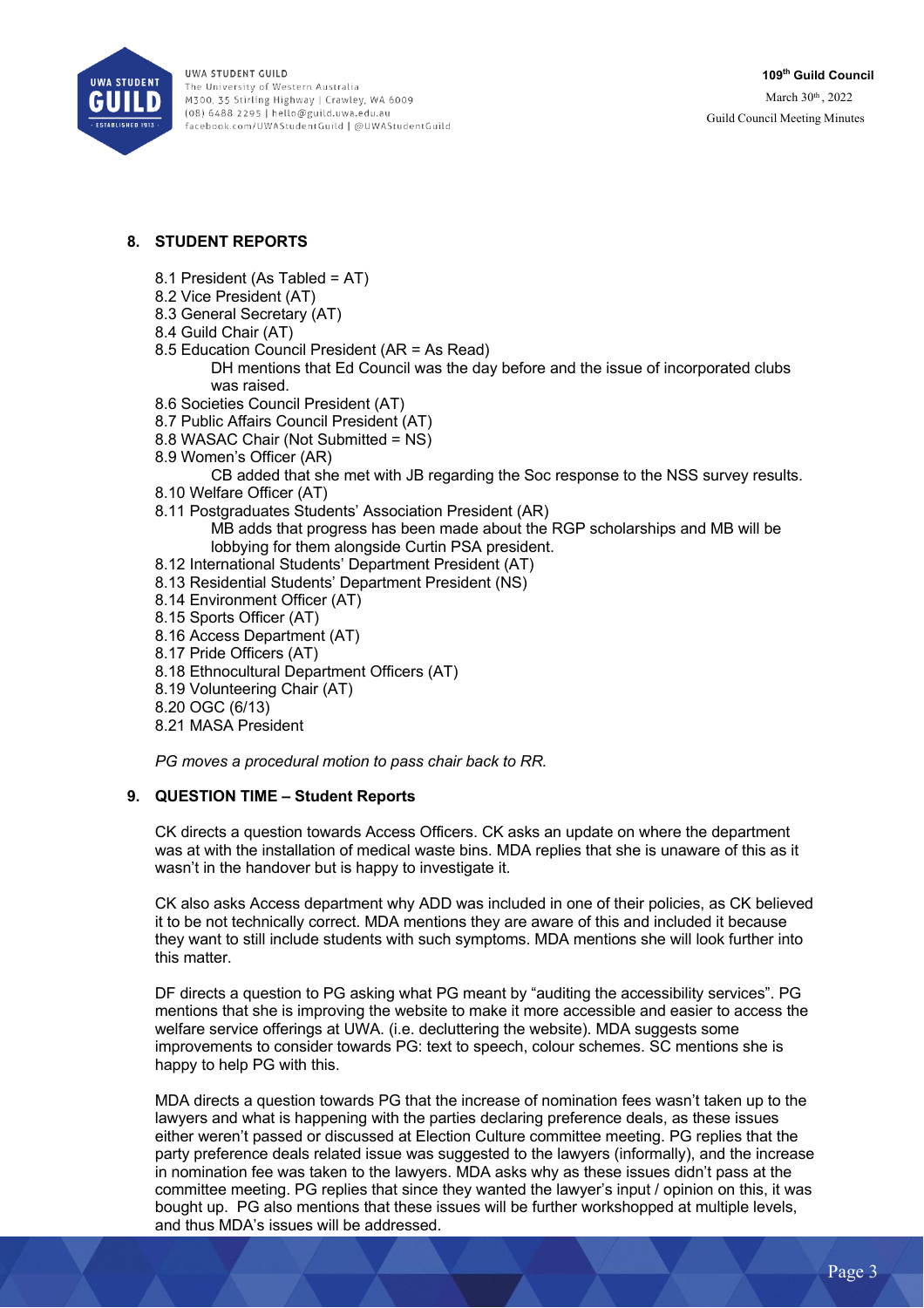

AE asks CK about the potential of getting a room for Ethnocultural Department. CK mentions that there is a premium on tenancy spaces and thus there is nothing free for Ethnocultural Department as of now.

MDA asks NG about the following steps that he will take to get the university to fund a parking solution. NG mentions that they are in contact with Trevor and Chris who manage parking on campus and are looking at multiple solutions such as an app, inground sensors and changing the use of red bays after hours. NG mentions that a parking reference group will be established that will have the backing of Trevor & Chris and from this group, we can reliably make positive lasting changes to parking.

DH asks AM why the VP memberships committee was removed from the parking committee and what steps have been taken. AM mentions that he is currently on 2 parking committees and that they are currently looking at multiple solutions such as 2 new car parks, removing lift and go bays and the potential of parking apps. AM mentions that he has reinstated himself into the parking appeals committee and is looking to revamp the process.

MDA asks AM whether the O-DAY survey had any questions about accessibility. AM mentions that the O-DAY survey was based on the previous survey and has ample opportunities for students to raise accessibility concerns.

GJ asks MDA about why the Access Department onboarded 4 instead of 1 international rep. MDA mentions that due to the large amount of applicants and the desire to get people of different backgrounds, they onboarded 4 instead.

*RR moved a procedural motion to accept student reports. This motion passed.* 

### **10. BUSINESS FROM THE EXECUTIVE**

None

### **11 ELECTIONS**

11.1 Welfare & Advocacy Committee. Election for Chair of Committee

AJ nominated PG for the role of Chair.

Moved by: Amitabh Jeganathan (AJ) Seconded by: Narendra Gammanpila (NG)

*PG was elected unopposed as chair of the Welfare & Advocacy Committee*

### 11.2 Sponsorship Working Group elections

11.2.1 Up to three (3) Guild Department representatives, one of whom must identify as a female or non-binary

AM nominated SC, JK, CB.

Moved by: Aidan Mansfield (AM) Seconded by: Narendra Gammanpila (NG)

*SC, JK, CB were elected to the Sponsorship Working Group* 

11.2.2 Up to three (3) Ordinary Guild Councillors, at least one of which whom must identify as a female or non-binary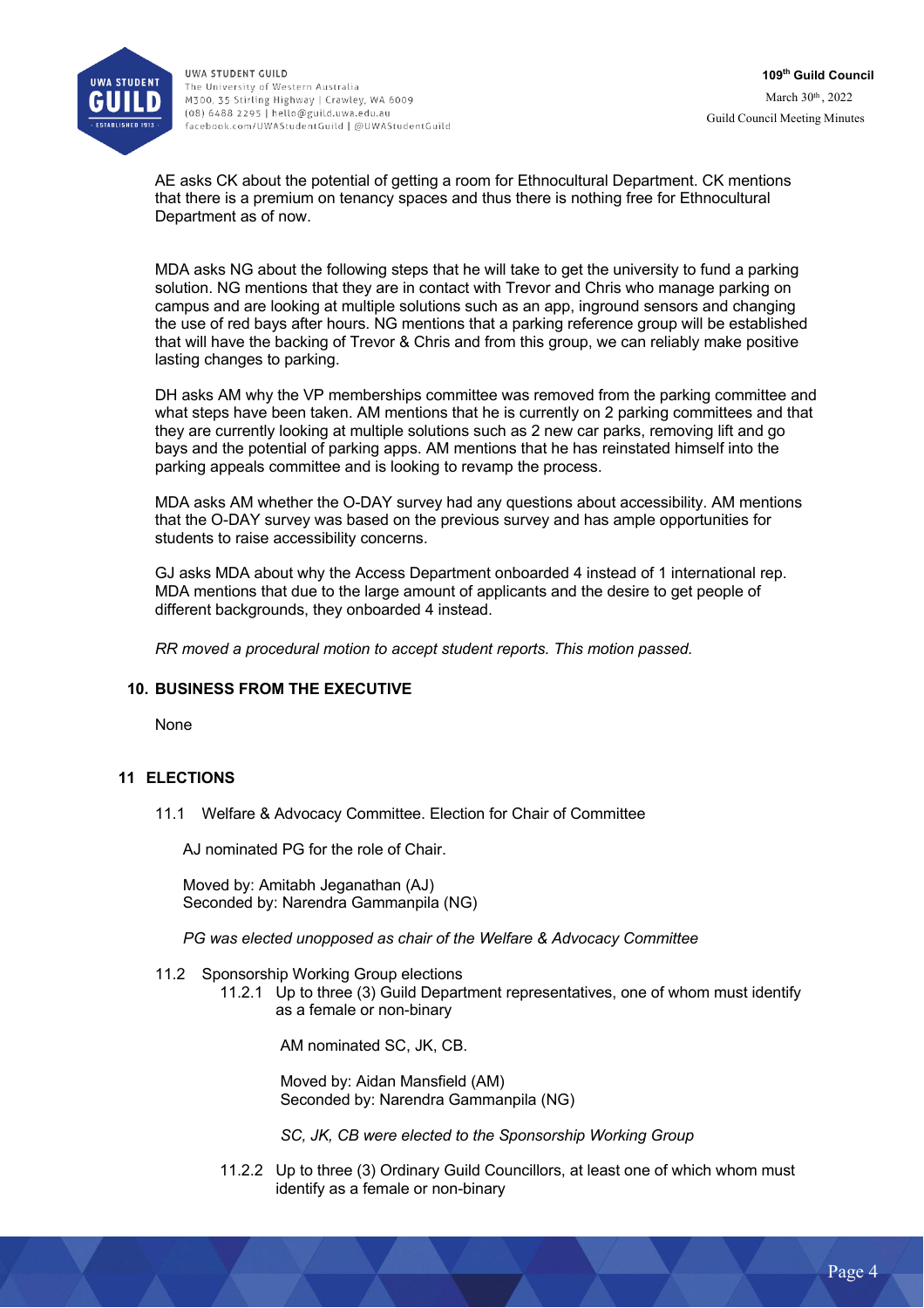

AM nominated PG, MR, BR.

Moved by: Aidan Mansfield (AM) Seconded by: Narendra Gammanpila (NG)

*PG, MR, BR were elected to the Sponsorship Working Group* 

# **12 MOTIONS ON NOTICE (OPERATIONS)**

12.1The 109<sup>th</sup> endorses the following changes to council:

- 12.1.1 Adjusting point 105 of the standing orders accordingly to align with a new break structure.
- 12.1.2 An initial 5-minute break after the first 55 minutes is to be observed. With council not to exceed 1 hour and 10 minutes if it's disruptive to stop conversations at 1 hour.
- 12.1.3 A second 10-minute break after the first hour and 55 mins is to be observed. With council not to exceed 2 hours and 10 mins without this break.
- 12.1.4 A third 10-minute break after the second hour and 55 mins is to be observed. With council not to exceed 3 hours and 10 mins without this break.
- 12.1.5 The four-hour maximum of council to remain unchanged.
- 12.1.6 The only conversation allowed to continue after the break should have occurred is that which pertains to the current agenda item being discussed
- 12.1.7 Requests the General Secretary to timetable these in the agenda as reminders so that anyone on council can 'call-out' when these breaks are not observed in the times outlined. With a view to review this singular point at the next council if estimating the appropriate times is not feasible.
- 12.1.8 Mandating these breaks to be non-optional and not "majority-voted" for (e.g. "does anyone want a break now or do you mind if we keep going?")

Moved: Sapphire Carter (SC) Seconded: Dana Fung (DF)

SC proposes ammendants to all the points of the motions. These ammendants were friendly and thus passed without discussion. DF reiterates the sentiment expressed by SC.

DH asks clarification on 12.1.2. SC clarifies that it was meant to help ensure breaks were not overlooked.

## Debate:

- For:

- MDA mentions that students with disabilities require breaks and is nonnegotiable. MDA also mentions that breaks allow time for comprehension and consolidation of information with people with disabilities. MDA mentions that the opposition to this motion, is one reason why those with disabilities do not feel encouraged to join the Guild.
- o SC mentions that without breaks, the quality of discussion also reduces.
- o JB agrees with the sentiment of SC regarding this motion, restating the need for it during council.
- Against:
	- o DH says this will make council go longer
	- o NM says this will make council go longer as well.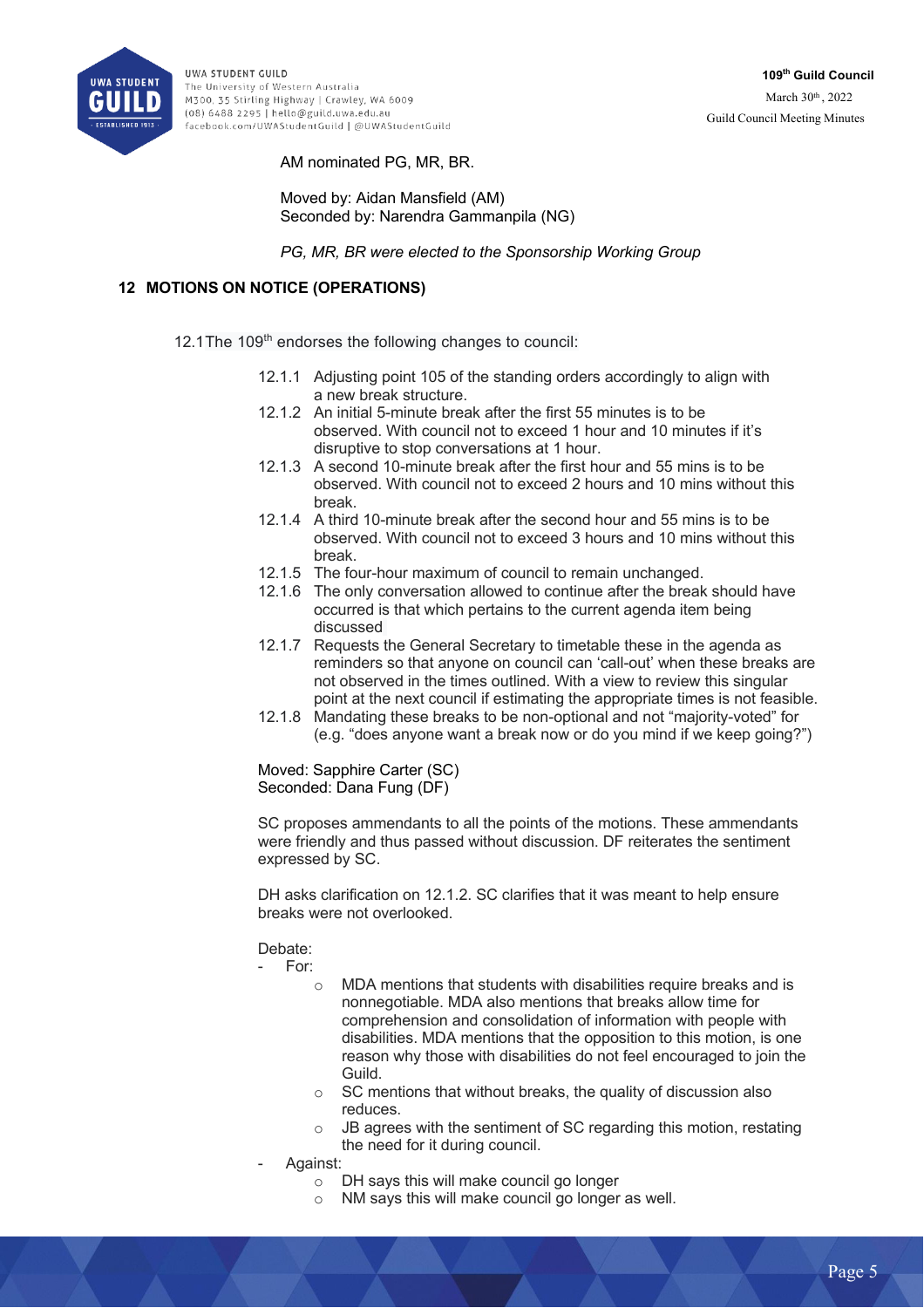

*RR conducts a vote on motion 12.1. The motion passed.* 

12.2 The 109th Guild Council confirms the appointment of Rebeka Morrison and Nakita Humes as WASAC Co-Chairs, upon recommendation from WASAC.

> Moved: Aidan Mansfield (AM) Seconded: Narendra Gammanpila (NG)

AM speaks on the motion and encourages everyone to collaborate with the WASAC Co Chairs. NG reiterates this sentiment.

*RR conducts a vote on motion 12.2. The motion passed unanimously.* 

12.3 The 109<sup>th</sup> Guild Council accepts the resignation of Anwar Farhan from the position of Pride Officer, effective immediately.

> Moved: Amitabh Jeganathan (AJ) Seconded: Narendra Gammanpila (NG)

AJ speaks on the motion by stating thank you to Anwar for his contributions throughout the year. NG reiterates this sentiment.

*RR conducts a vote on motion 12.3. The motion passed unanimously.* 

## **13 MOTIONS WITHOUT NOTICE (OPERATIONS)**

13.1 The 109<sup>th</sup> Guild Council approves the regulations for the Lyn Beazley institute upon recommendations from the Governance Committee

> Moved: Aidan Mansfield (AM) Seconded: Rashdina Ramli (RR)

*RR moves a procedural motion to move chair to PG.* 

AM speaks on the motion. AM highlights the changes to regulations and minor changes to the objects of the Lyn Beazley, alongside some role changes.

DH asks whether the new regulations are in the agenda pack. AM replies that it is not. DH moves a motion to have this motion be approved via circular so the regulations can be distributed.

13.2The 109th Council approves the terms of references for the following committees upon the recommendation of the Governance committee:

13.2.1 UWA Student Project Board

13.2.2 UWA Student Research Hub

Moved: Amitabh Jeganathan (AJ) Seconded: Rashdina Ramli (RR)

PG asks AJ why this motion was late. AJ replies that the regulations were finalised yesterday and hence this was late. PG moves a procedural motion to hear the motion. Passed unanimously.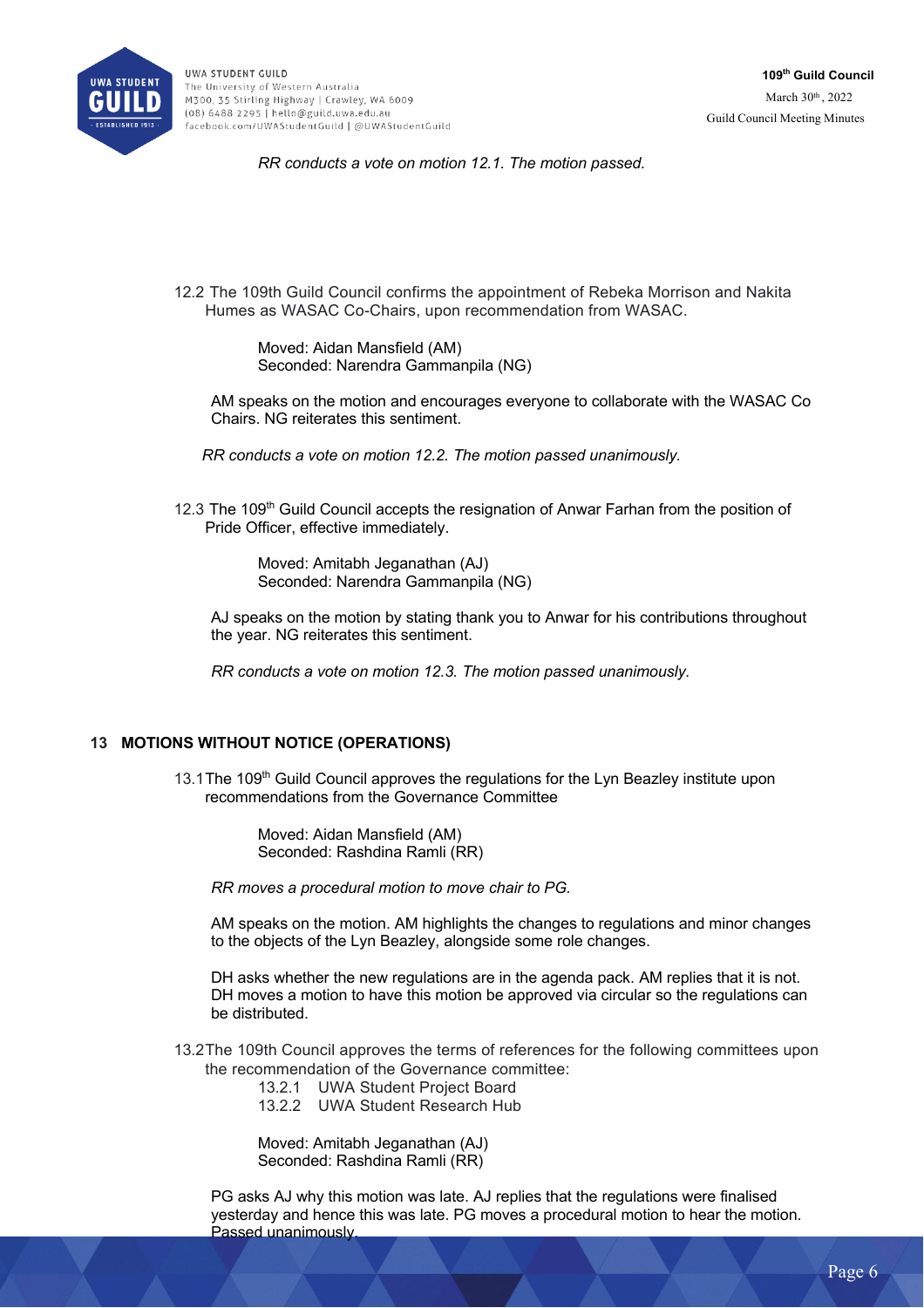

AJ mentions that the student project board empowers students to make changes they want to see on campus, with the backing and support of the Guild. AJ mentions that the research hub will help conduct research and gather evidence to help lobby for important matters with the university, with its focus changing year on year.

*RR conducts a vote on motion 13.2. The motion passed unanimously.* 

PG moved chair back to RR.

## **14 MOTIONS ON NOTICE (REPRESENTATION)**

14.1The 109th Guild Council:

- 14.1.1 Stands in solidarity with Ukraine and Russian citizens resisting the Russian regime's authoritarian rule and attack on innocent civilians.
- 14.1.2 Recognises the impact war and imperialism inflict on everyone, which continue to fuel the refugee crisis around the world.
- 14.1.3 Opposes and recognises the double standard of the Western media's coverage of the Ukraine crisis, which shuns Ukrainians of colour and "uncivilised' refugees from different war-torn countries around the world.
- 14.1.4 Supports all refugees escaping war and recognises the displacement of culturally and linguistically diverse people around the world must receive increased recognition from its elected representatives, all students, and the media.
- 14.1.5 Supports all UWA students affected by crises occurring overseas and commits to sharing relevant support services available, such as Student Assist for welfare and academic support.
- 14.1.6 Endorses fundraising efforts by the Ethnocultural Department to raise awareness about crises happening globally, which include the Ukrainian crisis.
- 14.1.7 *Stands in the tradition of UWA student's anti-war activism against Australian imperialism and the war drive of all imperialist nations*
- 14.1.8 *Condemns both Russian and western imperialism and recognises that Western countries like Australia and the USA and Germany are using this crisis to expand their militarism at the expense of civilian populations domestically and abroad*

Moved: Adam Elyousef (AE) Seconded: Geemal Jayawickrama (GJ)

AE speaks on the motion. AE mentions this is a prime example of imperialism, and this comes at a cost of innocent citizens. AE mentions that this sheds the light on refugee crises not only in Ukraine, but around the world. AE mentions it's the Guild's right to educate students on this matter. AE also condemns the labelling of refugees from non-white nations as uncivilised. AE also promotes the Ethnocultural fundraiser happening the following week.

GJ speaks on the motion. GJ mentions that as the SD president, they contacted existed Russian and Ukraine student and ensured they are offered support.

NM suggests 2 ammendants and speaks on them.

*14.1.7 Stands in the tradition of UWA student's anti-war activism against Australian imperialism and the war drive of all imperialist nations*

*14.1.8 Condemns both Russian and western imperialism and recognises that Western countries like Australia and the USA and Germany are*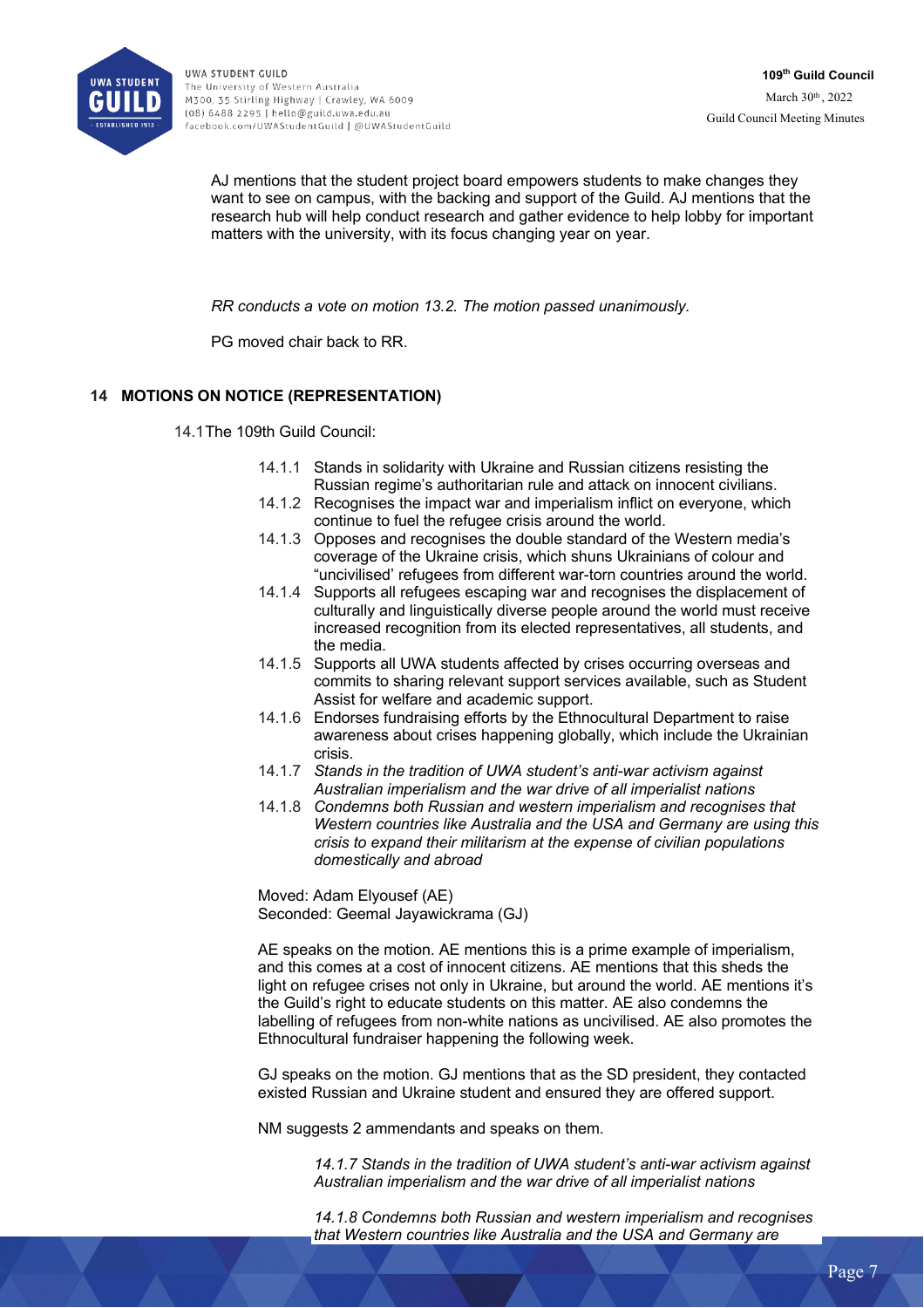

*using this crisis to expand their militarism at the expense of civilian populations domestically and abroad*

NM mentions that UWA has a strong history of anti-war activism. NM also highlights how other developed nations are using the conflict to expand their existing army, at the expense of civilian populations.

This amendment was friendly.

CC speaks on the motion, and reiterates the points bought up by AE and NM.

Debate:

- For:
	- $\circ$  CC speaks on the motion, and reiterates the points bought up by AE and NM.
	- o DH mentions that the west is responsible for escalating tensions in the region, and that other nations should establish a weapons free zone in the region in the region, which no nations have committed to as of date. DH also mentions that peace should be mediated by a neutral third party.

*RR conducts a vote on motion 14.1. The motion passed unanimously.* 

- 14.2The 109th Guild Council:
	- 14.2.1 Expresses deep concern about the horrific findings of the National Student Safety Survey of 2021 which outline not only the prevalence of sexual harassment and assault at UWA but the unclear and unsatisfactory reporting and response processes currently in place
	- 14.2.2 Extends solidarity to students who have survived these incidences and who have been affected by the release of these results
	- 14.2.3 Thanks students and survivors who were able to lend their voices to this survey and acknowledge the personal impact of these surveys and discussions
	- 14.2.4 Demands that UWA:
		- 14.2.4.1 Immediately inform UWA students of their plans to confront this issue
		- 14.2.4.2 Promptly review and improve the current reporting as well as responding processes in place
		- 14.2.4.3 Evaluate the effectiveness of the Inclusion & Diversity Committee and the working groups supporting it
		- 14.2.4.4 Deliver workshops and training to all university staff on sexual misconduct and responding to student disclosures made through official reporting procedures or otherwise
	- 14.2.5 Directs the Guild to:
		- 14.2.5.1 Run a social media campaign through the Student Guild page to raise awareness and understanding of the abhorrent prevalence of sexual assault and misconduct
		- 14.2.5.2 Create a subcommittee to review the NSSS results and explore all potential actions to combat and eliminate sexual misconduct
		- 14.2.5.3 Require the completion of SARC Sexual Violence training by all Guild councillors before the end of Semester 1

Moved: Chloe Bryant (CB) Seconded: Saphire Carter (SC)

CB speaks on the motion. CB highlights the importance of running a social media campaign, creating a subcommittee in conjunction with RR and the completion of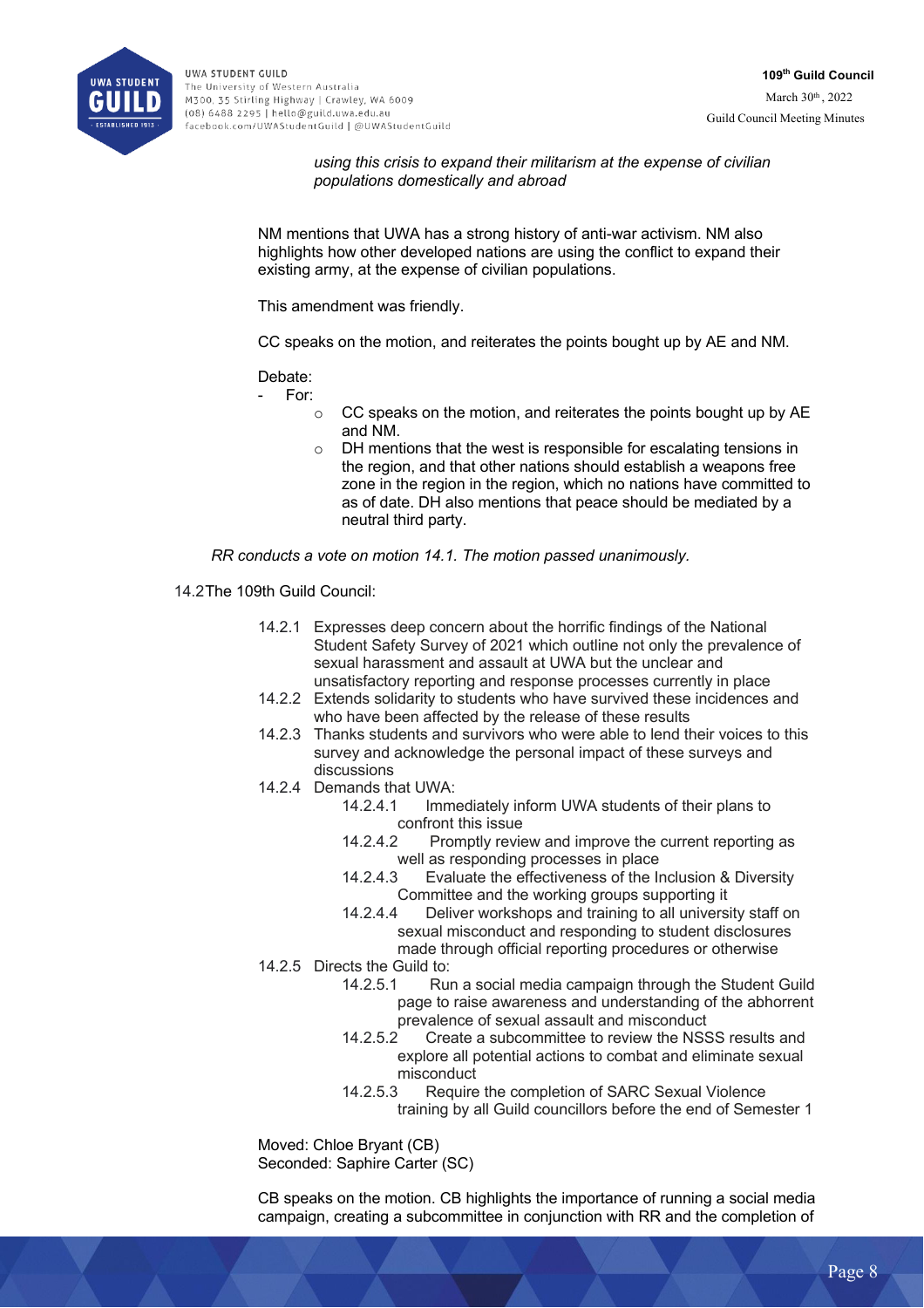

the training. SC reiterates the importance of the motion and expresses her disappointment at the survey findings.

MDA asks CB what is being done at a club level to address the survey results. CB mentions that every club will appoint a sexual assault officer that will be managed by JB and CB. There is also a plan to increase visual posters & guides at high-risk events. CB also mentions that they will make a presence at high-risk events to increase their visibility. CB also mentions that there looking to mandate the completion of sexual health training.

TG speaks on the motion. TG mentions that there is a chance that UWA will be looking into making it a statute / code of conduct that before students enrol at UWA, they must fill out a fill out a sexual assault declaration to ensure they are aware of the rules. TG also mentions that sexual assault is a crime that must be handled by the police.

JB speaks on the motion. JB highlights that from the SOC side, they are looking enforce repercussions if clubs aren't taking sexual assault training seriously, i.e. no eligible for grants e.c.t. JB also adds that they are looking to create a form for off-campus events such as retreats that ensures the clubs acknowledge the risk of sexual assault.

AE asks CB about the regulations for the subcommittee. CB mentions that she is still in talks with RR and governance and will do more work to establish this.

MDA asks whether the "safer communities working group" will be more effective at carrying out the changes necessary, rather than the "inclusion and diversity" committee. CB replies that she chose the committee because she received an email from the chair expressing interest, however she does agree with MDA and is happy.

MDA also adds that perhaps increasing the understanding of students on how to even report sexual assault and what that process looks like, would be beneficial. CB agrees with the sentiment.

### Debate:

#### - For:

o NM mentions that Australian men have severe gender inequality beliefs. NM also mentions that UWA historically would rather hide away from sexual assault rather than address it.

*RR conducts a vote on motion 14.2. The motion passed unanimously.* 

## **15 MOTION WITHOUT NOTICE (REPRESENTATION)**

RR moves a procedural motion to move chair over to PG for this motion.

15.1The 109<sup>th</sup> Guild Council:

- 15.1.1 Wishes all Muslim UWA students a happy Ramadan and extends support to those fasting away from their families and/or in isolation due to Covid-19. 2.
- 15.1.2 Encourages UWA students in isolation or overseas who are fasting to interact with the Muslim Students' Association, the Ethnocultural & International Students' Departments for support during Ramadan, and to reach out to the Guild's support services for extra support.
- 15.1.3 3. Directs the University to work with relevant Guild Departments to cater to the needs of students whose assessments (e.g., quizzes, tests) coincide with religious celebrations. 4.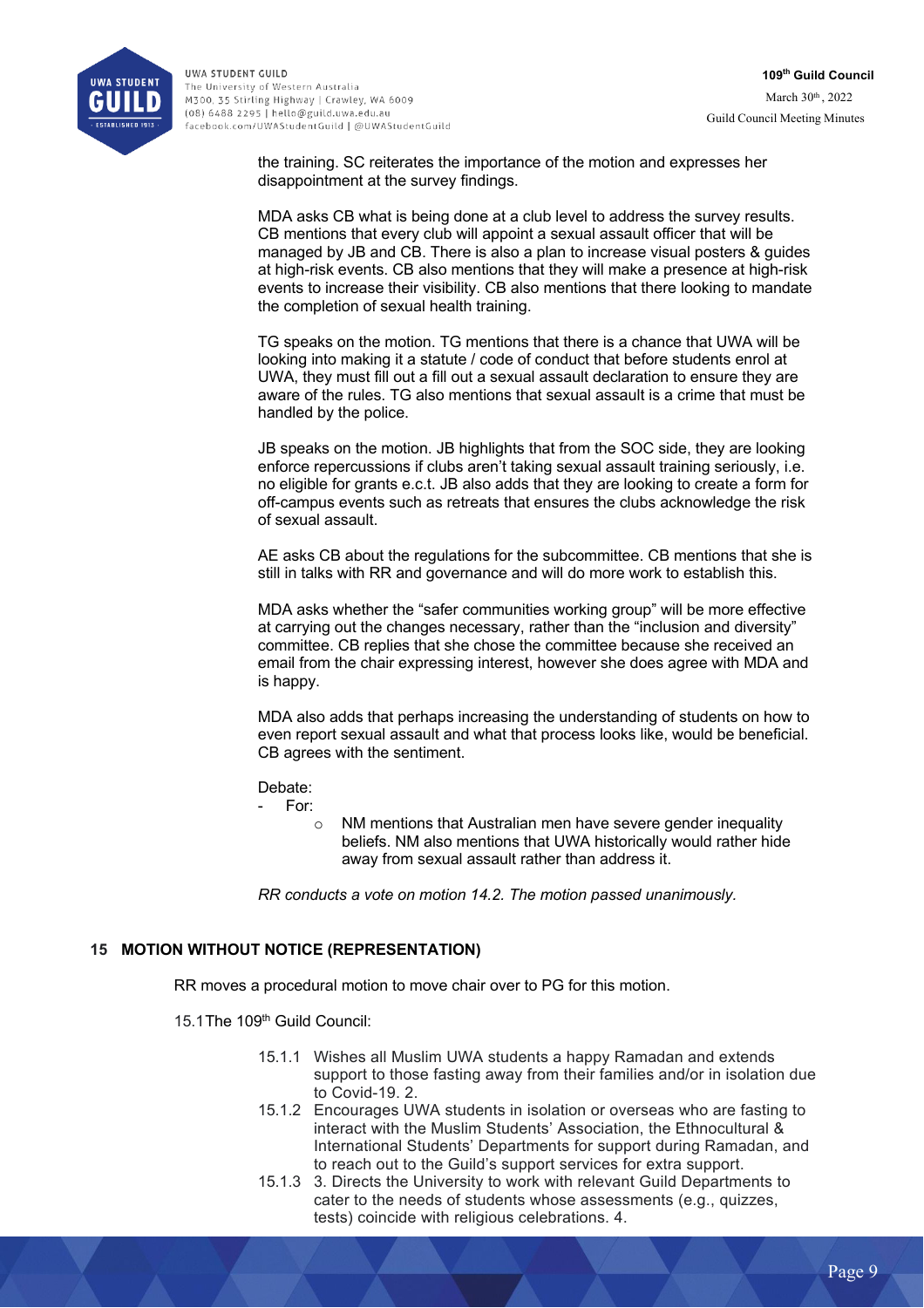

- 15.1.4 Commits to promoting the Guild's academic support services & guidelines for how to apply for Special Consideration on religious grounds, on the Guild's social media.
- 15.1.5 5. Supports the upcoming 'Open Air-Iftaar' hosted by the Ethnocultural Department and the Muslim Students' Association on April 13.

Moved: Adam Elyousef (AE) Seconded: Rashdina Ramli (RR)

AE speaks on the motion. AE highlights that many international students are spending Ramadan away from their families in isolation, which highlights the importance of making sure students area aware of student assist and the different means of support the Guild has for them, such as special considerations for tests / exams around their fasting times. AE highlights that he is willing to workshop this with Education council. AE also promotes the 'Open Air-Iftaar' event.

RR also speaks on the motion. RR also highlights the importance of the motion in a similar vein to AE.

### Question:

SC asks whether religious leaders can sign for special considerations. AE replies that while this is an option, it is not practical to get it every week.

GJ asks whether religious grounds is a recognised reason for special considerations. AE replies that it is. AE highlights the importance of having an easier option to get special considerations for religious events that span across multiple days.

CK asks whether the university recognises days like Eid as public holidays. AE replies that they don't and adds that they were taken out of the Guild Diary too.

TG asks whether this matter is being followed up with the university or not. AE replies that discussing this with the university will be a priority moving forward.

*RR conducts a vote on motion 15.1. The motion passed unanimously.* 

*AJ moved a procedural motion to limit discussions amount each motion to 10 min. This motion passed.* 

- 15.2 The 109th Guild Council:
	- 15.2.1 Condemns the Federal Government's 2022 budget which is a nearsighted, in some cases punitive, document which fails to address the long-term needs of Australians.
	- 15.2.2 Opposes the Federal Government's continual failure to address the needs of university students including but not limited to:
		- 15.2.2.1 Youth Allowance which supports over 300,000 students but only sitting at approximately 37 dollars a day.
		- 15.2.2.2 The hidden 5.4% cut in real terms to the higher education budget which is hidden behind the smokescreen of
		- "record level funding."<br>15.2.2.3 Lack of action in re
		- Lack of action in reducing or abolishing student HECS debt
	- 15.2.3 Expresses serious concern for the blatant disregard for university students in the budget document.
	- 15.2.4 Recognises that the so-called "cash-splash" is an irresponsible measure that will not relieve rising inflation and cost of living pressures.
	- 15.2.5 Stands in solidarity with the statement issued by the National Union of Students and supports the "It's Time for Change" campaign and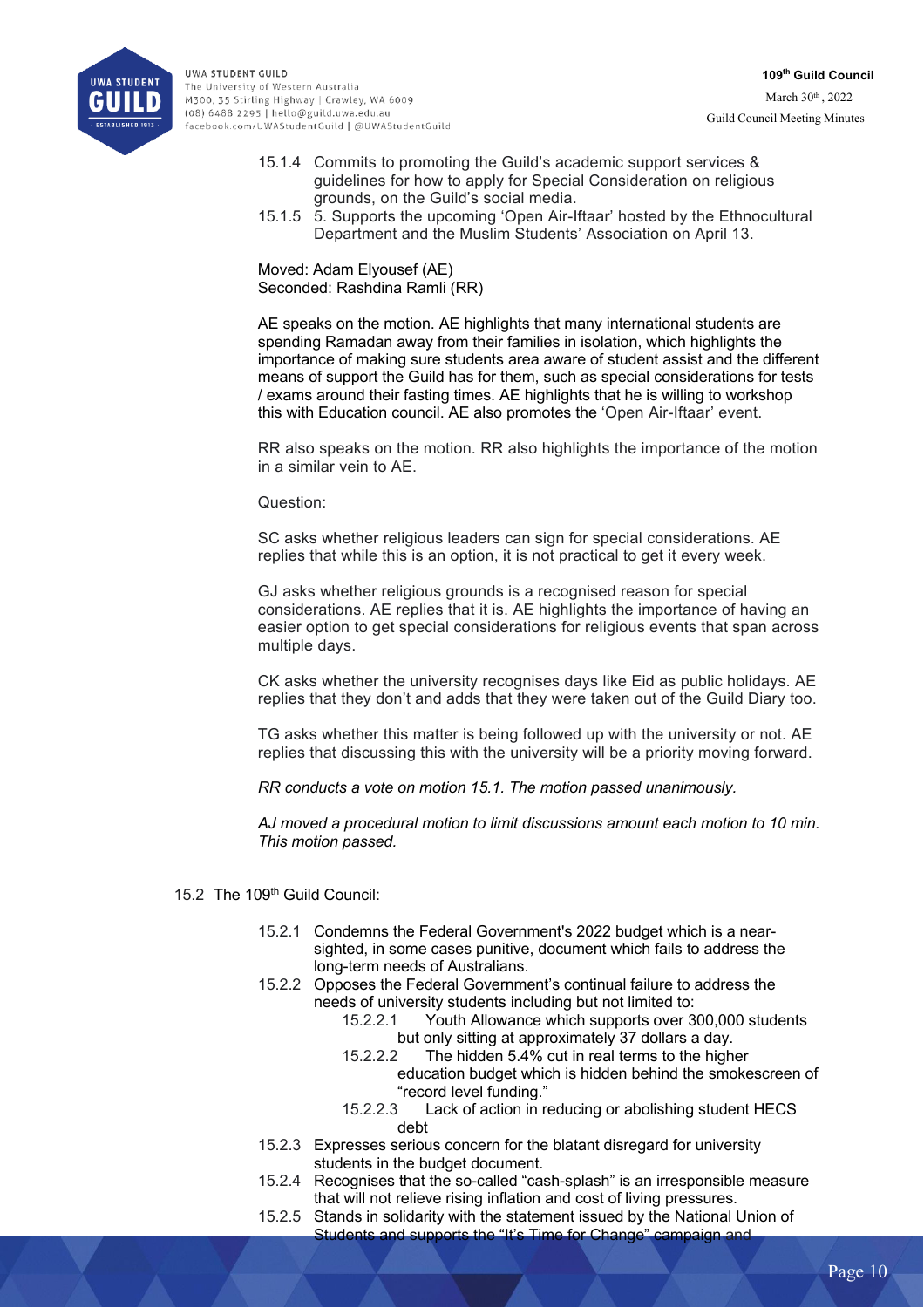

acknowledges the failure of both major parties to address the aforementioned issues.

Moved: David Hallam (DH) Seconded: Amitabh Jeganathan (AJ)

*NM moves a procedural motion to hear all of the late motions without prior explanation. This motion passed.*

DH & AJ both take the motion as read.

NM asks what the merit is behind the campaign that was cited (i.e. It's Time for Change" campaign). DH admits that he is not fully knowledgeable about the campaign, but after discussion with NUS OB's, that this was a worthwhile campaign. AJ speaks on the campaign and mentions that it is based around the age of independence being 22, which doesn't include the majority of university students.

Debate:

- For:

- o DH mentions that from the new budget, youth allowance & wages are lower and there is no increase in superannuation either. DH also mentions that the budget is poorly constructed and should be opposed.
- o NM mentions that the NUS website didn't have much on the "It's time for a change". NM also mentions that around NUS elections time, there tends to be lots of vote labour campaigns popping up. NM puts forward the following amendment:
	- § "15.2.5 … campaign and acknowledges that both labour and liberal governments are not prepared to support student needs"
	- DH is friendly but AJ is not friendly to the ammendant because the labour budget hasn't come out yet.
	- § DH puts forward an alternative amendment to 15.2.5: "… and acknowledges the continual failure of both major parties to address the issues.
	- § *This ammendant was friendly to NM, DH and AJ. Passed automatically.*

*RR conducts a vote on motion 15.2. The motion passed unanimously.* 

- 15.3 109th Guild Council:
	- 15.3.1 Welcomes the NZ Government's offer to accept refugees from Australian detention.
	- 15.3.2 Condemns the Australian Government for taking over nine years to finally action the agreement.
	- 15.3.3 Urges the Australian Government to immediately grant visas to all remaining refugees in detention.
	- 15.3.4 Opposes the retroactive nature of the policy which denies safety and asylum to all future refugees.
	- 15.3.5 Endorses refugee human rights movements and supports all efforts to free refugees from detention.
	- 15.3.6 Endorses the Students for Refugees club, praises their efforts and endorses their campaigns for all refugees.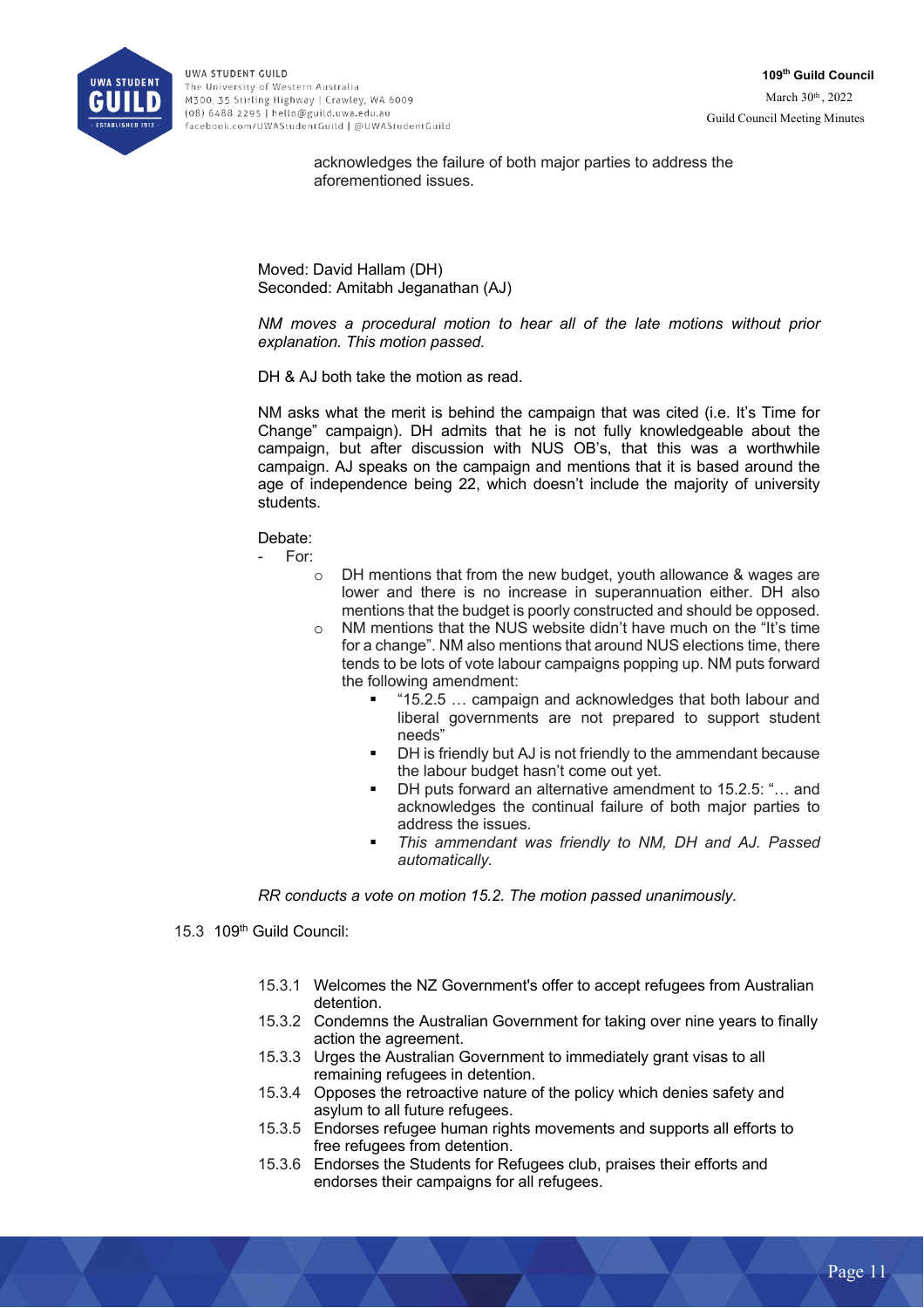

Moved: David Hallam (DH) Seconded: Chloe Bryant (CB)

DH speaks on the motion and mentions that it is shocking that it took 9 years for the Australian government to accept it. DH also mentions that this is a small step towards a brighter future and that it is convenient that this was just elected before the elections.

AE asks what exactly the student for refugee's club is doing to help this matter. CB answers that while nothing is being done exactly as of now, CB will check in with the president of S4R and find out.

NM suggests an amendment for 15.3.1 to include "Refugees from Australian detention and temporary visas". DH is friendly to this

Debate:

For:

- DH highlights the hypocrisy of the Australian refugee system. DH highlight's the misconstrued opinions of refugees and the lacklustre efforts from the government to address any of these issues
- AE highlights how Israel is accepting Ukraine refugees despite there being 6 million displaced Palestine refugees. AE expresses shame on the government for endorsing this as well.

*RR conducts a vote on motion 15.3. The motion passed unanimously.* 

15.4 The 109th Guild Council:

- 15.4.1 Supports the NSW Nurses and Midwives' Association's March 31 statewide strike against the Perrottet Liberal government, building on their February action which was the largest strike of Australian nurses in a decade
- 15.4.2 Stands in solidarity with staff demanding safe nurse-to-patient ratios, better pay and better working conditions, all of which have declined over the course of the pandemic
- 15.4.3 Recognises that the Australian public health system is in crisis as a result of years of government underfunding, with staff working record amounts of overtime and double shifts in wards that are consistently dangerously understaffed, putting the health and lives of staff and patients at risk

Moved: Nicole McEwen (NM) Seconded: Catherine Cheesman (CC)

NM speaks on the motion. NM mentions that the pandemic has exposed the issues of the health care system, especially the nurses. NM mentions that there is also a go fund me to support nurses who are on strike.

CC also speaks on the motion. CC mentions that there has been no appreciation of health care workers, alongside a wage freeze alongside poor working conditions & long hours.

Debate: For:

- NM also mentions that nurses are being forced to make life or death decisions due to the equipment shortages, during the covid pandemic
- DH also mentions that the nurse to bed ratios are too skewed.